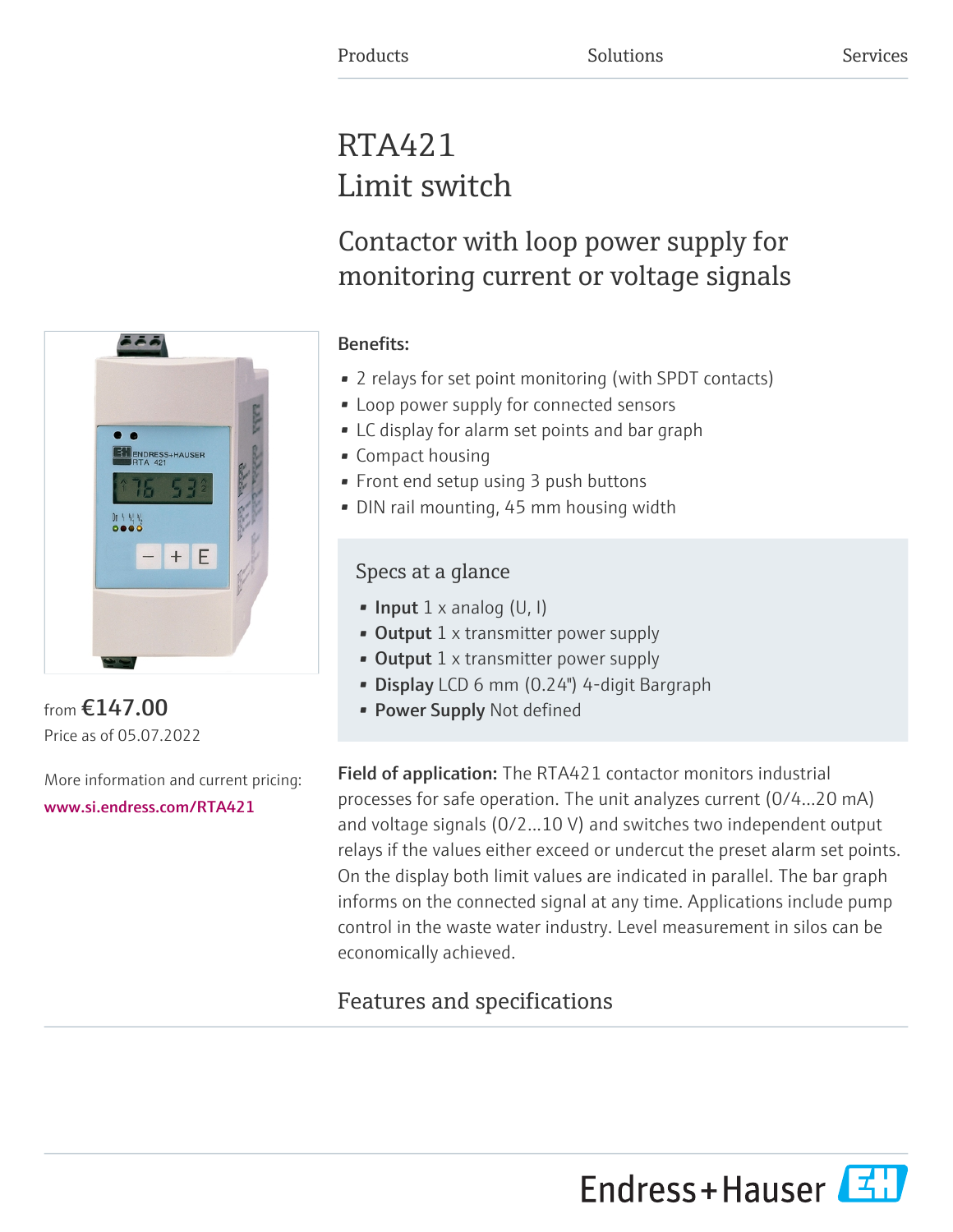# Acquisition / Evaluation Measuring principle

Contacter

### Function

Display

Power

Switch

### Certification

-

### Input

 $1 \times$  analog (U, I)

### **Output**

1 x transmitter power supply

### Relay output

2 x changeover contacts

# Auxiliary power supply / Loop power

supply

196...250 V AC 97...127 V AC 20...250 V AC/DC

### Dimensions (wxhxd)

45 x 107.8 x 112 mm  $(1.77" \times 4.24" \times 4.41")$ 

### **Operation**

3 keys

### Display

LCD 6 mm (0.24") 4-digit Bargraph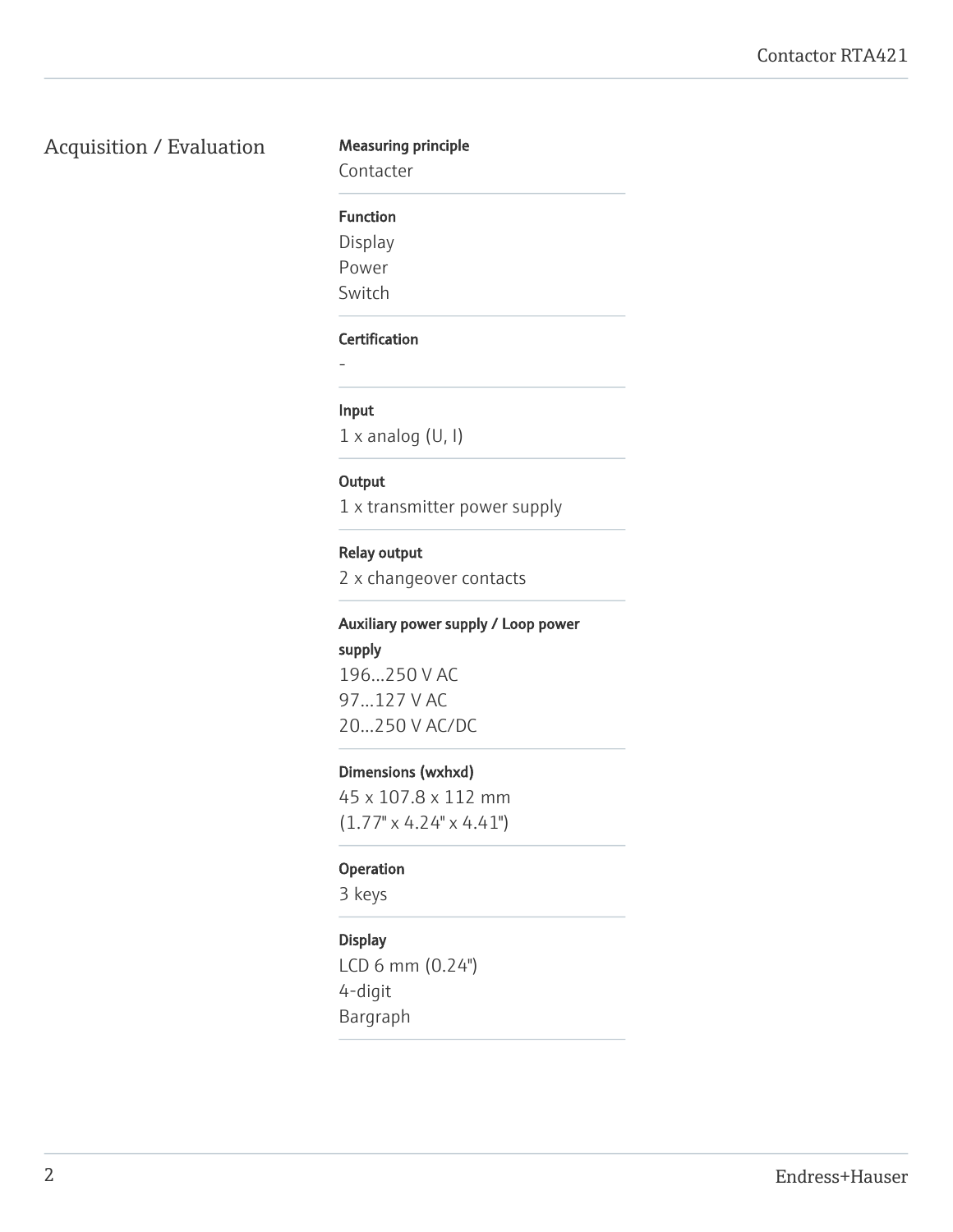# Process transmitter Measuring principle

Process transmitter

### Measuring principle

Contacter

### Function

Display Power Switch

### Loop power supply

196...250 V AC 97...127 V AC 20...250 V AC/DC

### Power Supply

Not defined

### Input

1 x analog (U, I)

### **Output**

1 x transmitter power supply

### Software functions

Not defined

### **Certificates**

-

# SIL

Not defined

## Display

LCD 6 mm (0.24") 4-digit Bargraph